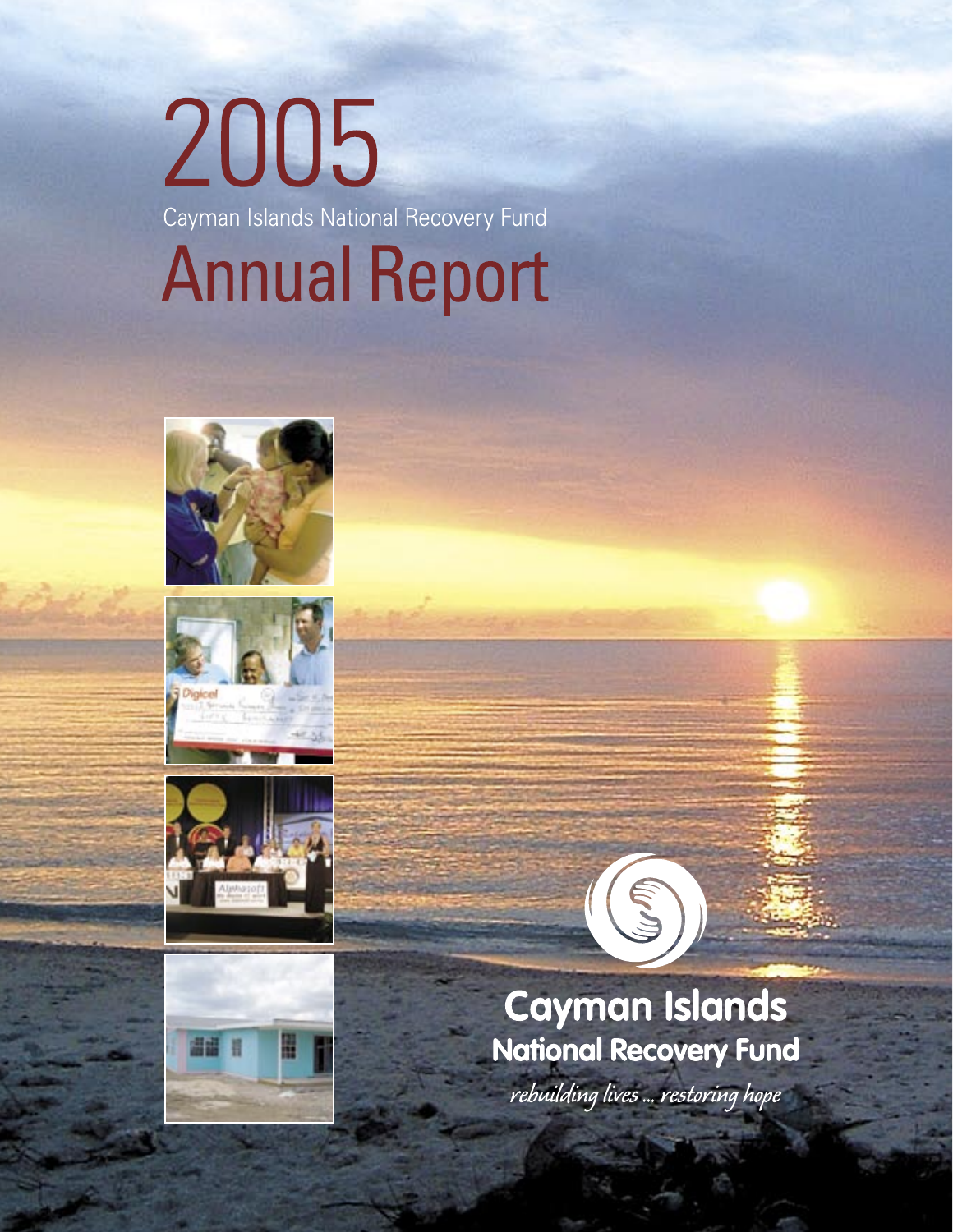

| 4  | Board of Trustees           |
|----|-----------------------------|
| 4  | Chairman's Message          |
| 5  | Executive Director's Report |
| 10 | Formation of the Fund       |
| 10 | Our First Year              |
| 12 | Moving Forward              |
| 13 | Milestones                  |
| 13 | Thanks to our Donors        |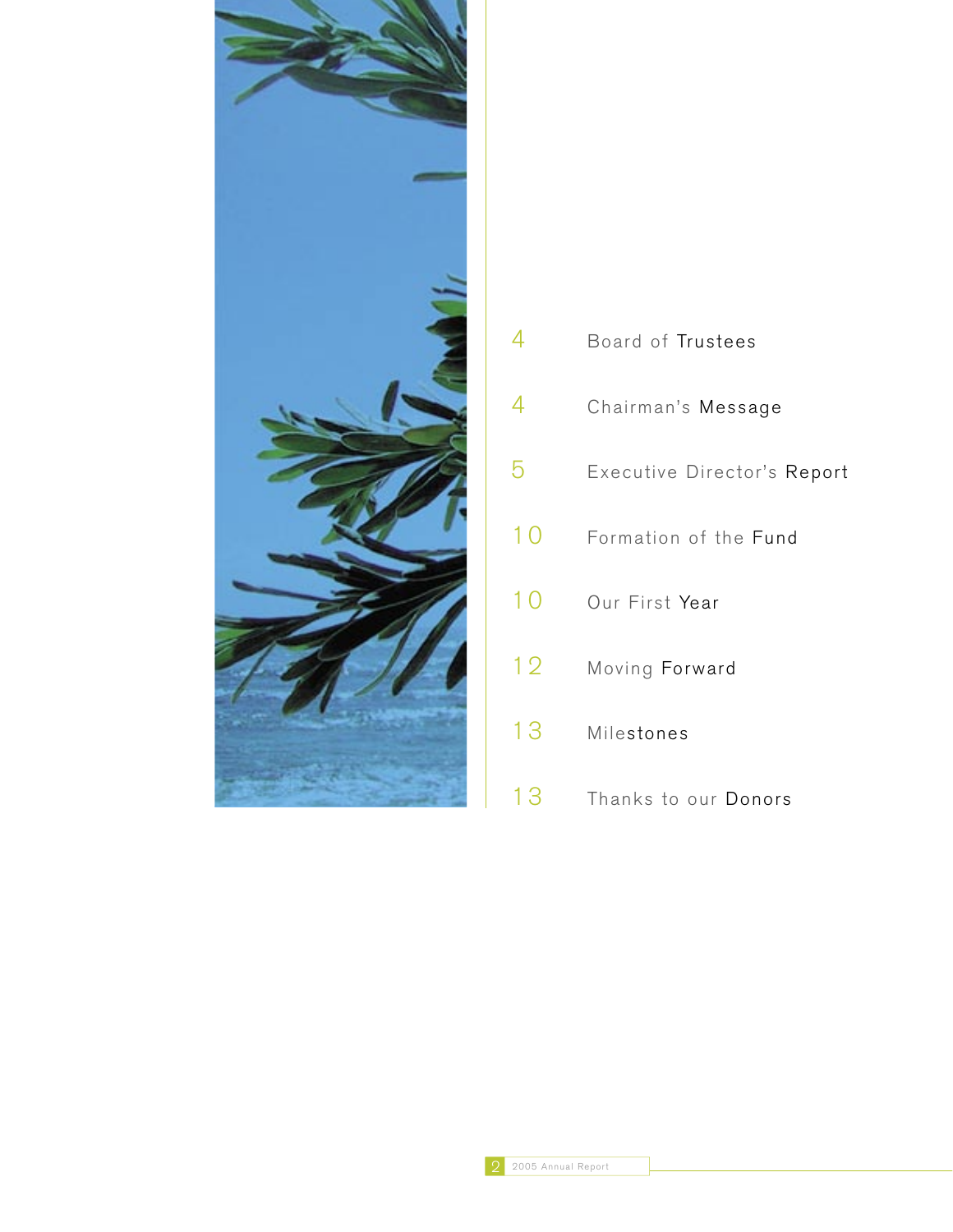

### Board of Trustees

Chairman, His Excellency The Governor, Stuart Jack, CVO

Vice Chair, Conor O'Dea, Managing Director, Butterfield Bank

> Naul Bodden Cayman Businessman

Bruce Dinwiddy, CMG Former Governor, Cayman Islands

Hon. G. Kenneth Jefferson, JP Financial Secretary Cayman Islands Government

> NRF Enforcer Andrew Jones, QC Partner, Maples and Calder

NRF Fundraising Chair L. Angela Martins, MBE, JP Permanent Secretary, Ministry of Education, Training, Employment, Youth, Sports & Culture

Huw Moses, OBE Managing Partner, Appleby Spurling Hunter

John Owen, CMG, MBE Former Governor, Cayman Islands

Pastor Winston Rose Church Of God, Bodden Town

> Dan Scott Managing Partner, Ernst & Young

Andreas Ugland Chairman, Andreas Ugland & Sons

> Corporate Trustee Cayman National Trust Company Ltd

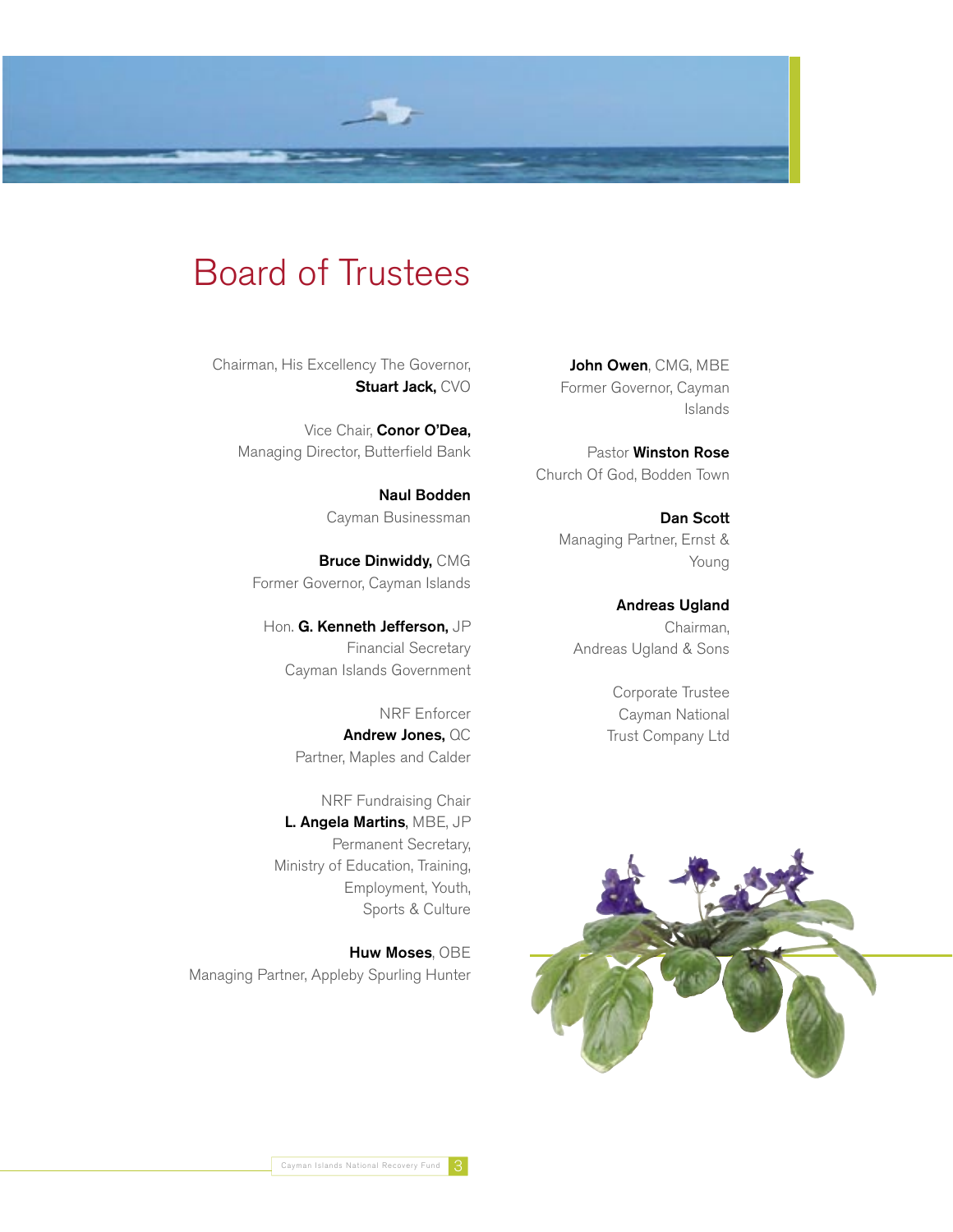

I shall always retain very special memories of my time in the Cayman Islands and shall continue as a non-resident Trustee to support the work of the Fund. I thank all our donors and volunteers for their invaluable support, guidance and goodwill over the past year, and I invite everyone who can to continue helping the Fund carry on its very important work for the benefit of the warm and wonderful people of Cayman.

# Message

from our former Chairman

 I have been pleased as Chairman of the National Recovery Fund to be actively involved in the recovery efforts and I am determined to see Cayman return to the beautiful and idyllic place that it once was. A group of individuals from the private and public sectors established the Cayman Islands National Recovery Fund to assist the most vulnerable members of our community to restore their lives after Hurricane Ivan. The Fund focuses on restoring homes, and I assure you that every effort is made to keep administrative expenses low – currently representing only 2% of our budget, leaving 98% of all contributions available to directly serve those in need.

 While we have made great progress over the past year, the stress among our population remains high, especially during the hurricane season – disasters tend to leave people with a feeling of deep anxiety, or even helplessness. We frequently hear about the increase in unemployment, as

small and family-owned businesses have been lost and about more frequent social ills. It is vital that we all continue to play our part in keeping our country safe and prosperous.

 I shall always retain very special memories of my time in the Cayman Islands and shall continue as a non-resident Trustee to support the work of the Fund. I thank all our donors and volunteers for their invaluable support, guidance and goodwill over the past year, and I invite everyone who can, to continue helping the Fund carry on its very important work for the benefit of the warm and wonderful people of Cayman

#### Yours sincerely,

*Bruce Dinwiddy, CMG Former Govenor, Cayman Islands*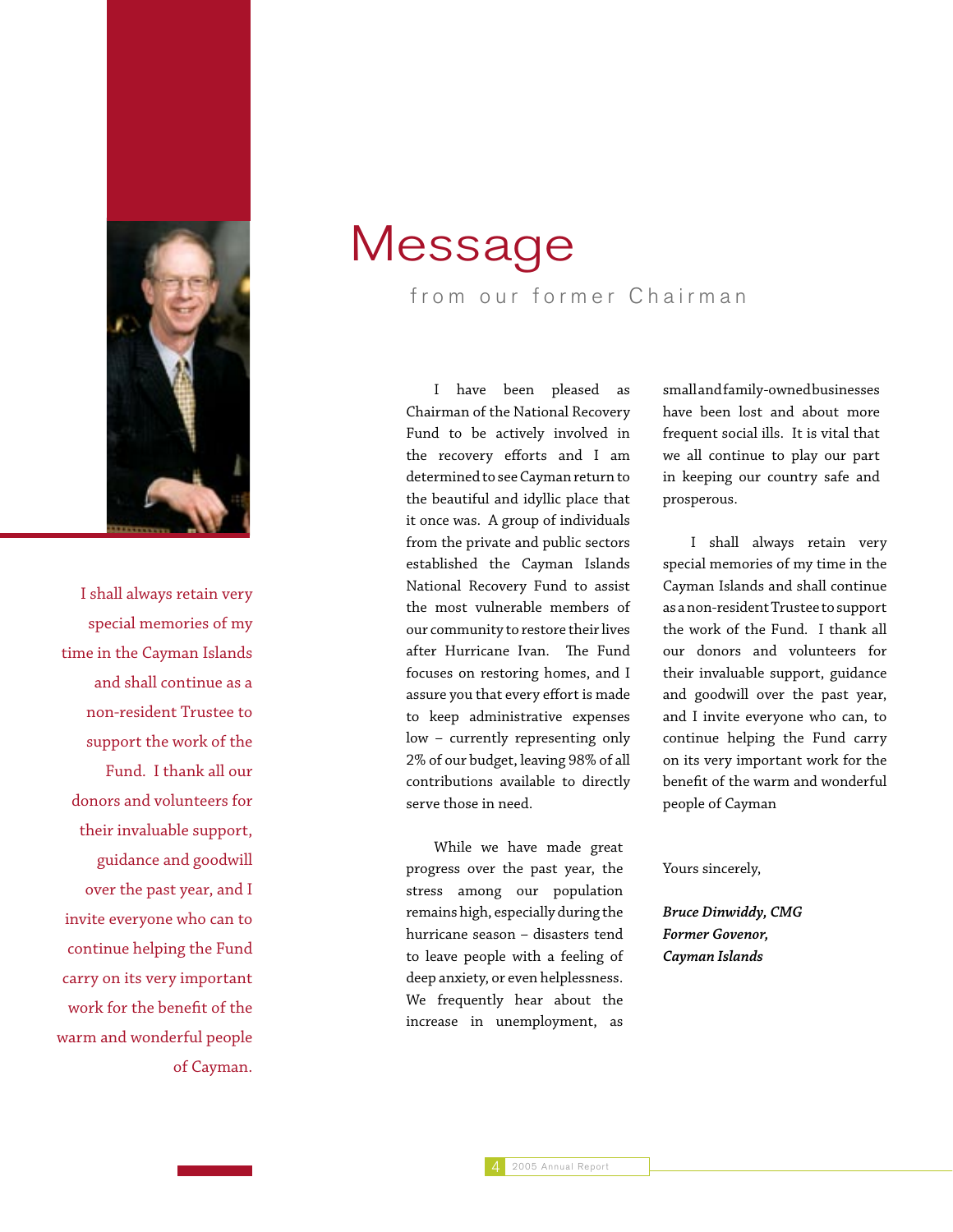

### Message from our

# Chairman

### His Excellency the Govenor, Stuart Jack, CVO



I have had the privilege of joining the National Recovery Fund as Chairman, more than a year after its formation.

During its first year, the Fund played a critical role in the rebuilding efforts necessitated by the massive destruction that Hurricane Ivan wrought on Grand Cayman. The Fund began with its focus on tackling the urgent housing needs of many of our community's most vulnerable.

The Fund's achievements in its first year are due to the dedication and hard work of its Board of Trustees, led by former governor, Mr Bruce Dinwiddy. We owe a tremendous debt of gratitude to all the donors and supporters of the Fund.

There is still much work to be done in rebuilding our community and there are many families who require urgent intervention in order that their living conditions can be returned to a reasonable standard.

Beyond the recovery efforts, the National Recovery Fund is committed to working alongside the community to ensure continued development and social harmony.

I look forward to working along with the Trustees, the Fund's supporters and everyone in our community to ensure that we realise our goals.

Yours sincerely,

*HE the Govenor, Stuart Jack, CVO Cayman Islands*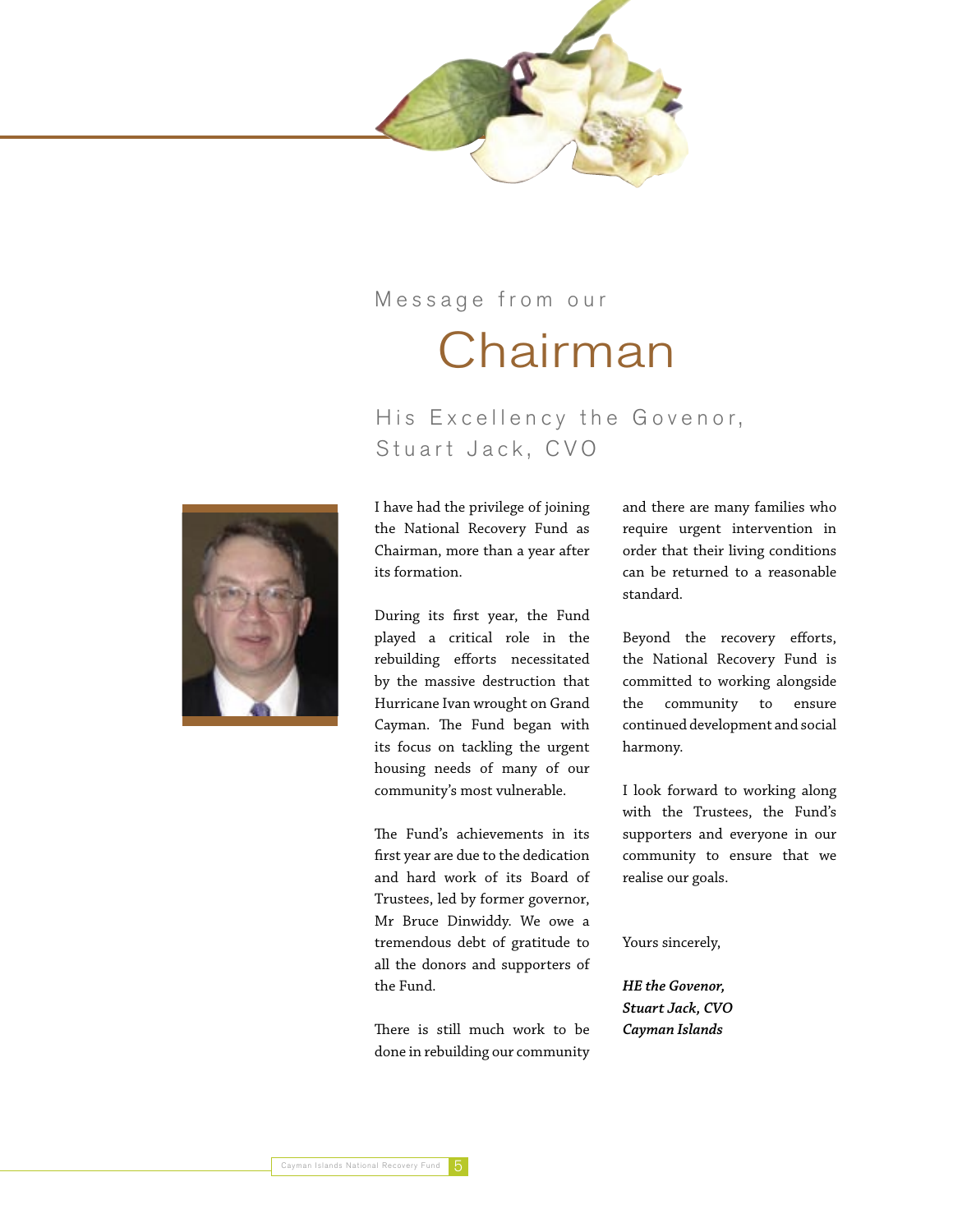

The Cayman Islands National Recovery Fund (NRF) was created on 23rd September 2004 following the tragic destruction caused by Hurricane Ivan on the 11<sup>th</sup>-12<sup>th</sup> September.

Formed as an independent trust, its purpose is to benefit the people of the Cayman Islands, relieving those who were injured, bereaved, rendered homeless, destitute or otherwise adversely affected by Hurricane Ivan.

# Executive Director's Report

### The Formation of the Fund

 No one will ever forget Hurricane Ivan and the devastation it caused in our community. For those who were insured, the loss was tragic and the rebuilding process has been slow but steady. For those who were uninsured and on low income, the process has been slow and often a road of despair and hopelessness.

 Being new to the Cayman community, I have been overwhelmed by the spirit of community and the generosity of the people of Cayman towards their own recovery and that of their neighbours.

 Never in my considerable experience in development have I seen the private sector rally to the needs of their community in such a generous and concerned way. Certainly this is exemplified by the resources that individuals in the community have donated to the efforts. I am even more so touched by the volunteer spirit of the community; donating individual time and effort towards restoration and recovery.

 In particular I want to recognise the tremendous efforts of our trustees who quietly and with commitment have given freely and generously of their time, expertise and their money towards the recovery effort. I should also like to particularly acknowledge the generous contributions of the business community in Cayman who have been unstinting in their support.

 Often the political and Governmental community receives considerable criticism and few thanks for the efforts but I would like to warmly acknowledge their committed and continuous support without exception to the recovery effort and the genuine support of the political leadership for the welfare of their community

 In our first year at the Fund, we became a private, independent, charitable trust. However, allied organisations working within the community have merged with the Fund, and as a whole, we

Report continued on page seven >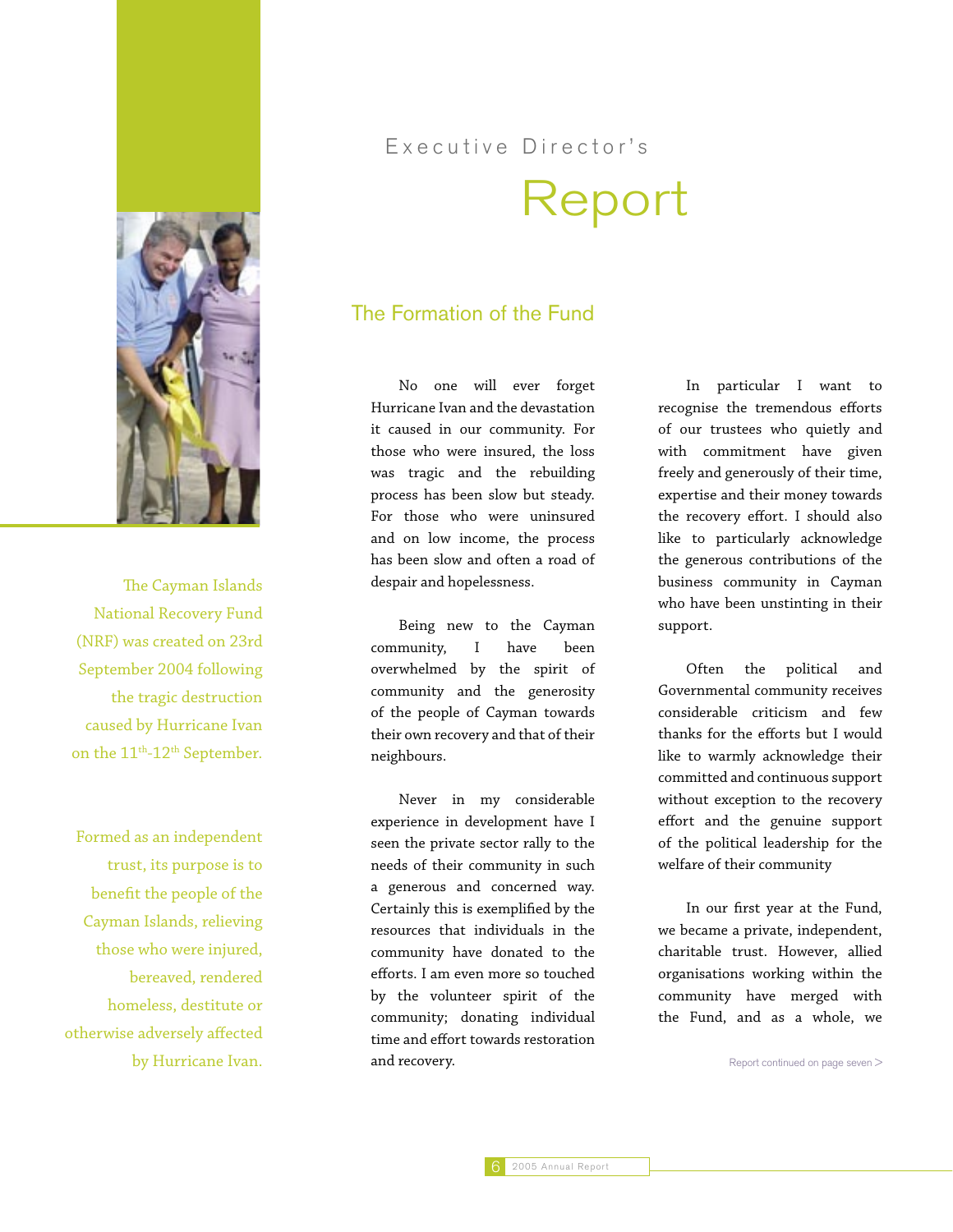### Executive Director's Report

< Report continued from page six

have assisted over 1,000 needy households and families to repair their homes, replace lost essential household goods and to rebuild their lives.

 Despite the considerable work that has been done, to date even one year after Hurricane Ivan, we are uncovering many families still without the basics - electricity, running water, sewage systems - who have been too proud to come forward and ask for help. In addition, an estimated 150 families experienced a catastrophic loss of home and are in critical need of having their dwellings rebuilt from scratch.

 The Fund relies on contributions from the public both individuals and corporations - to fund its efforts. After a year of appeals and generous response, it is easy to feel the need to move on to normality. There remains much to do however for the less fortunate who won't have the opportunity to read this report themselves. I would urge those who have been generous in the past and those who have yet to add their support to our efforts to stay the course . Continue to urge others to join them in the rebuilding effort for Cayman and to see it through to return Cayman to the idyllic place it has always been.

We have done exceptionally well in the last year and are recognised as a model of recovery internationally.

We should be proud of what we have accomplished whilst also keeping abreast of the continuing needs of our community and committing ourselves to the ongoing process of rebuilding lives and restoring hope.



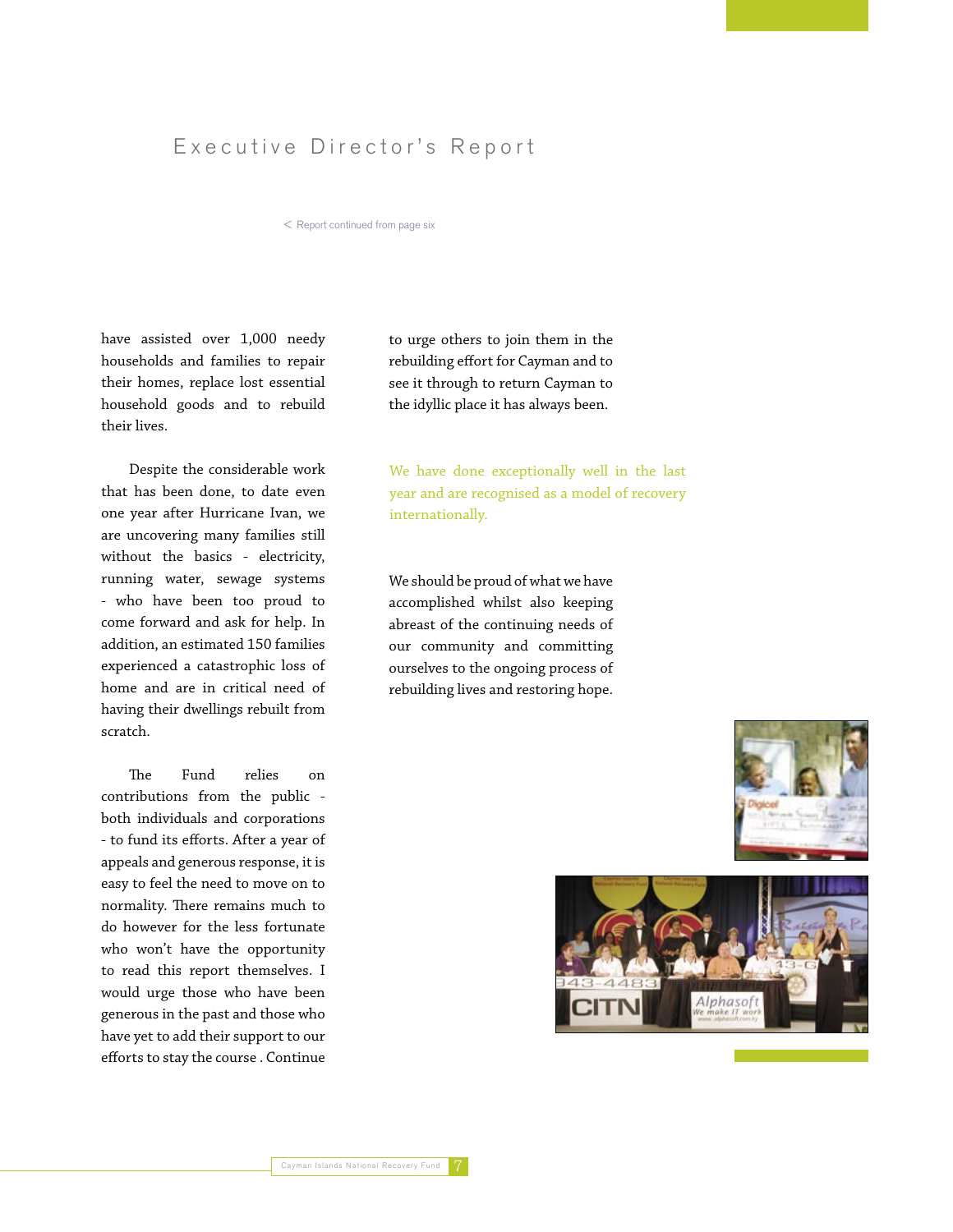

# Annual Report

On September 11<sup>th</sup>, 2004, the Cayman Islands was struck by Hurricane Ivan, a Category 5 storm estimated as the sixth strongest ever recorded. Ivan's fierce violence was experienced by the entire community, and in one way or another affected each individual.

 Our beautiful landscape was left severely damaged, our vegetation destroyed and our beaches eroded while communities lived in fear as devastation threatened our very livelihoods. However, the greatest lasting impact of all was the devastation to our homes.



 Even though Cayman benefits from a relatively high standard of living, unequal distribution of income across the population dictates that not all families are fortunate enough or have the necessary resources at their disposal to live in comfortable conditions. It is also estimated that 30% of residences (4,892 homes) were not insured indicating that many cannot afford to insure their homes.

 Before we can say "Cayman is recovered" it is essential that everyone is living in decent and secure conditions. Therefore significant effort and funds are still needed to truly restore Cayman to its pre-Ivan days

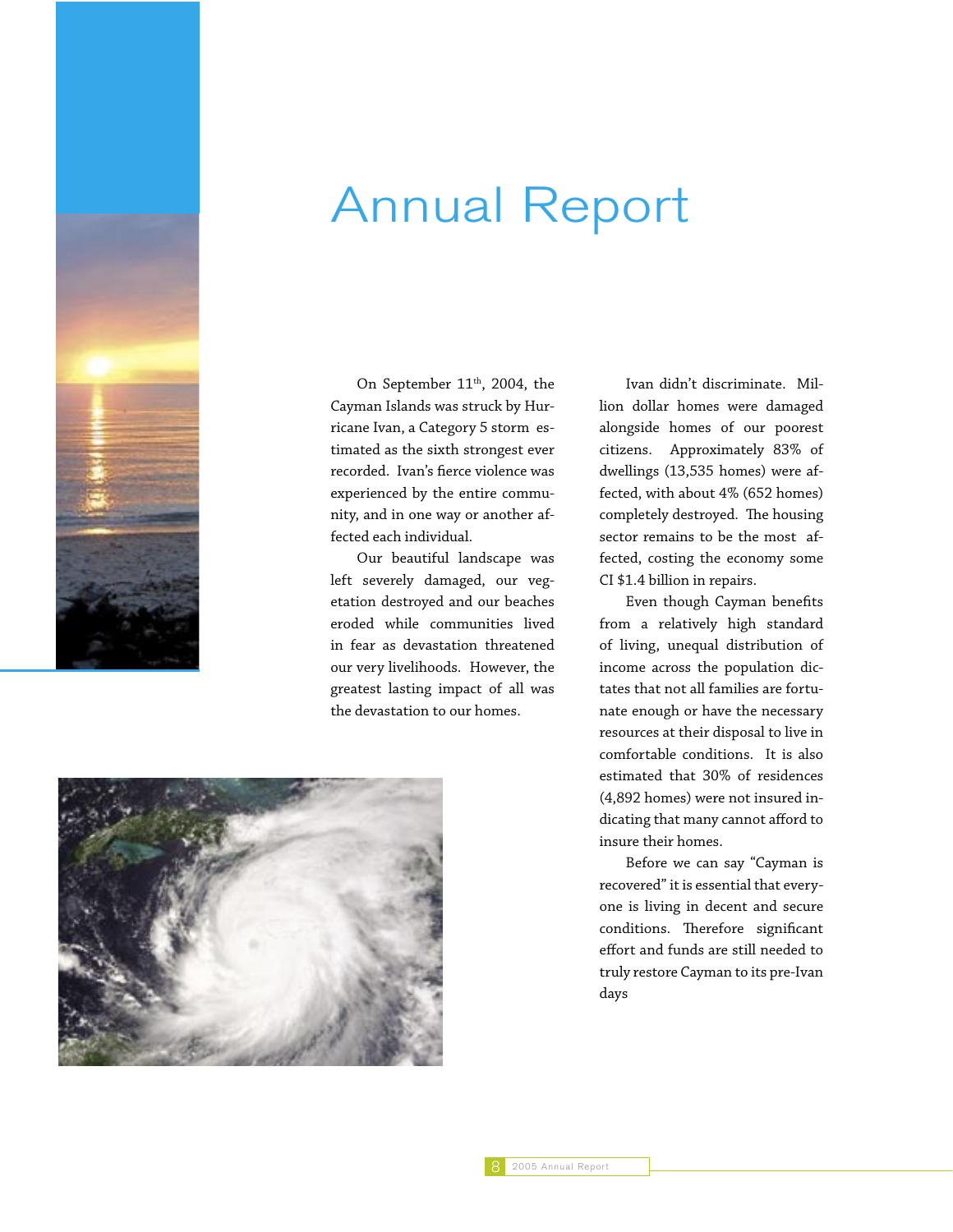# Formation

of the Fund

 The Cayman Islands National Recovery Fund (CINRF) is a nongovernmental, independent, charitable trust focused on helping families restore their lives and recover from the devastating effects of Hurricane Ivan. Even today, many are still in the process of rebuilding their lives.

 The CINRF is recognised as a tax exempt charitable organisation in the USA and Canada and relies almost solely on donations from the general public, national corporations and international corporate funders.

 The Fund is administered by a Board of Trustees, monitored by an Enforcer and a Corporate Trustee. It works in cooperation both with similarly minded community NGOs such as the Rotary, IAMCO, and the Ministers Association as well as the Government of the Cayman Islands

 To date, the Fund has been successful in raising some US\$10 million since its inception.

Real generosity towards the future lies in giving all to the present.

*--Albert Camus*





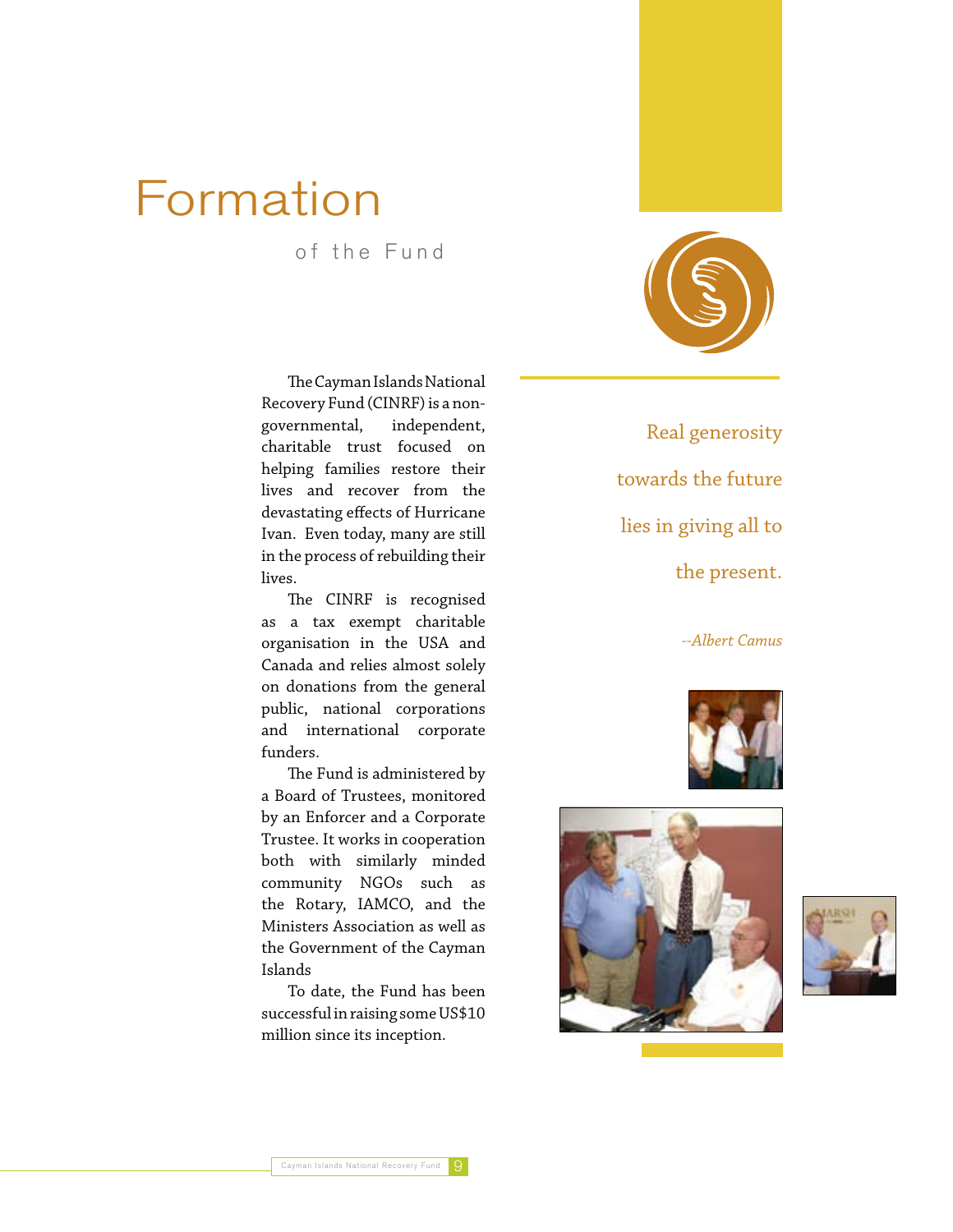

# Rebuilding Lives ... Restoring Hope: Our First Year

 Following the storm, The Cayman Islands National Recovery Fund addressed the immediate critical need of 'drying in' families: repairing and replacing the roofs, windows and doors for some 300 homes. Repairs are currently in-progress for a further 146 families, but another 273 are awaiting assistance from the Fund.

 For those in the greatest need, the Fund has provided

some limited furniture and appliances destroyed by the hurricane and With the success of its resource development efforts has expanded its scope to do complete rebuilds of homes totally destroyed by Ivan.

 Four complete homes for elderly residents have just been rebuilt. Subject to the availability of funding, an additional 150 homes are scheduled for reconstruction in the coming months.

 Through our outreach efforts, we are just beginning to uncover many families still without the basics – electricity, running water, sewage systems – who to-date have been too proud, disabled or otherwise unable to come forward and ask for charitable help.

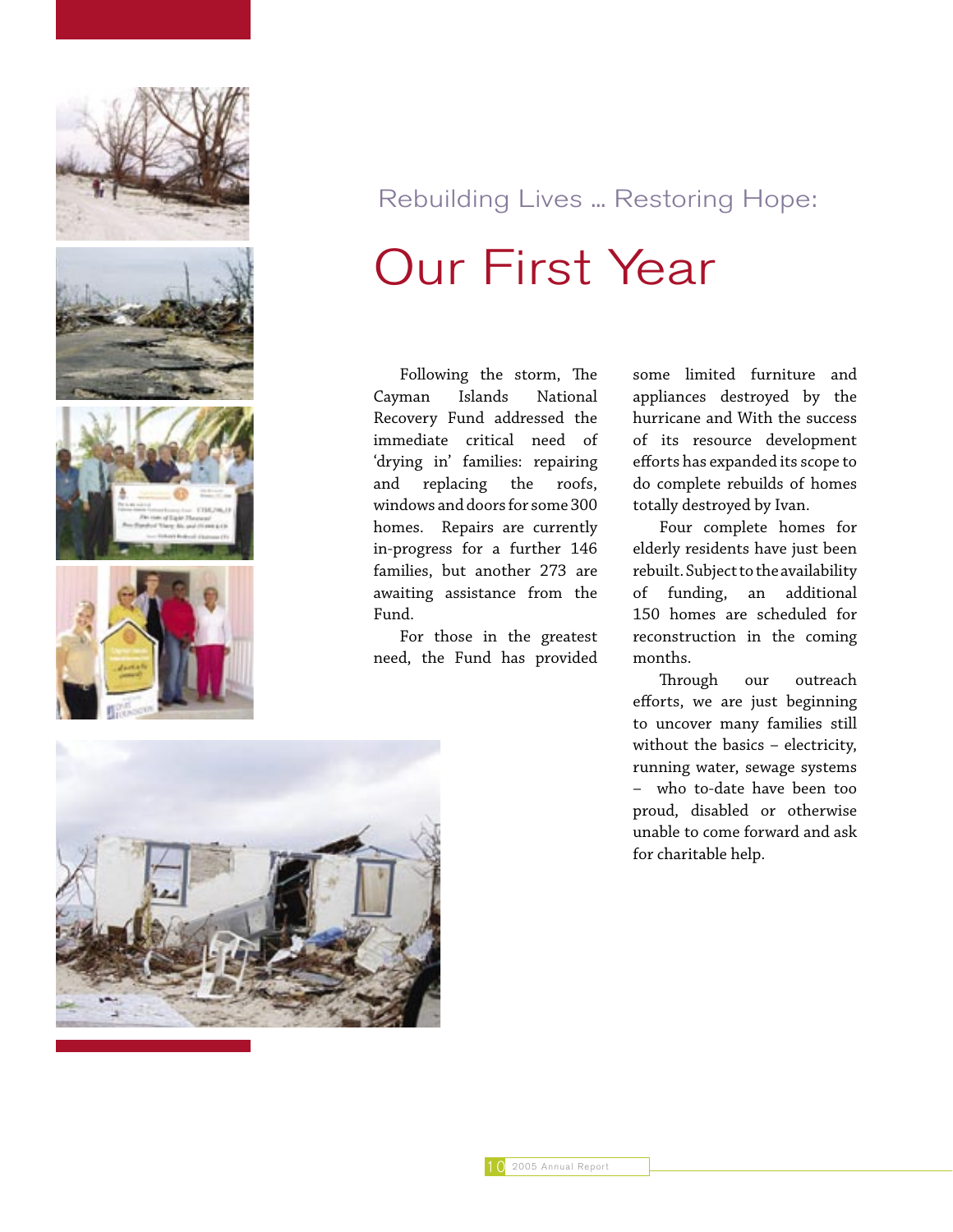



What has been achieved must be attributed to the spirit of community that defines the Cayman people and all those who share this wonderful island home.

# Continuing Our Success: Moving Forward

 Moving forward, the primary beneficiaries of our efforts will be:

- *the affected poor who continue to be displaced and homeless as a result of Ivan. These individuals are without income and are primarily elderly (ages 60-80) whose entire life's work and material possessions were destroyed or severely damaged by the storm.*
- *single parent families who have children under age six and who also have no permanent residence.*

The specific criteria for a grant of assistance by the fund are:

- *Damage must be as a result of Hurricane Ivan*
- *Funds are intended for permanent structural repairs which were demonstrably damaged by the hurricane or its aftermath.*
- *The property should have been uninsured*
- *It must be a single family dwelling and owner occupied*
- *Applicants must be able to show that their total household income is such that they cannot be reasonably expected to obtain finance nor self fund the costs of repairs to their homes*

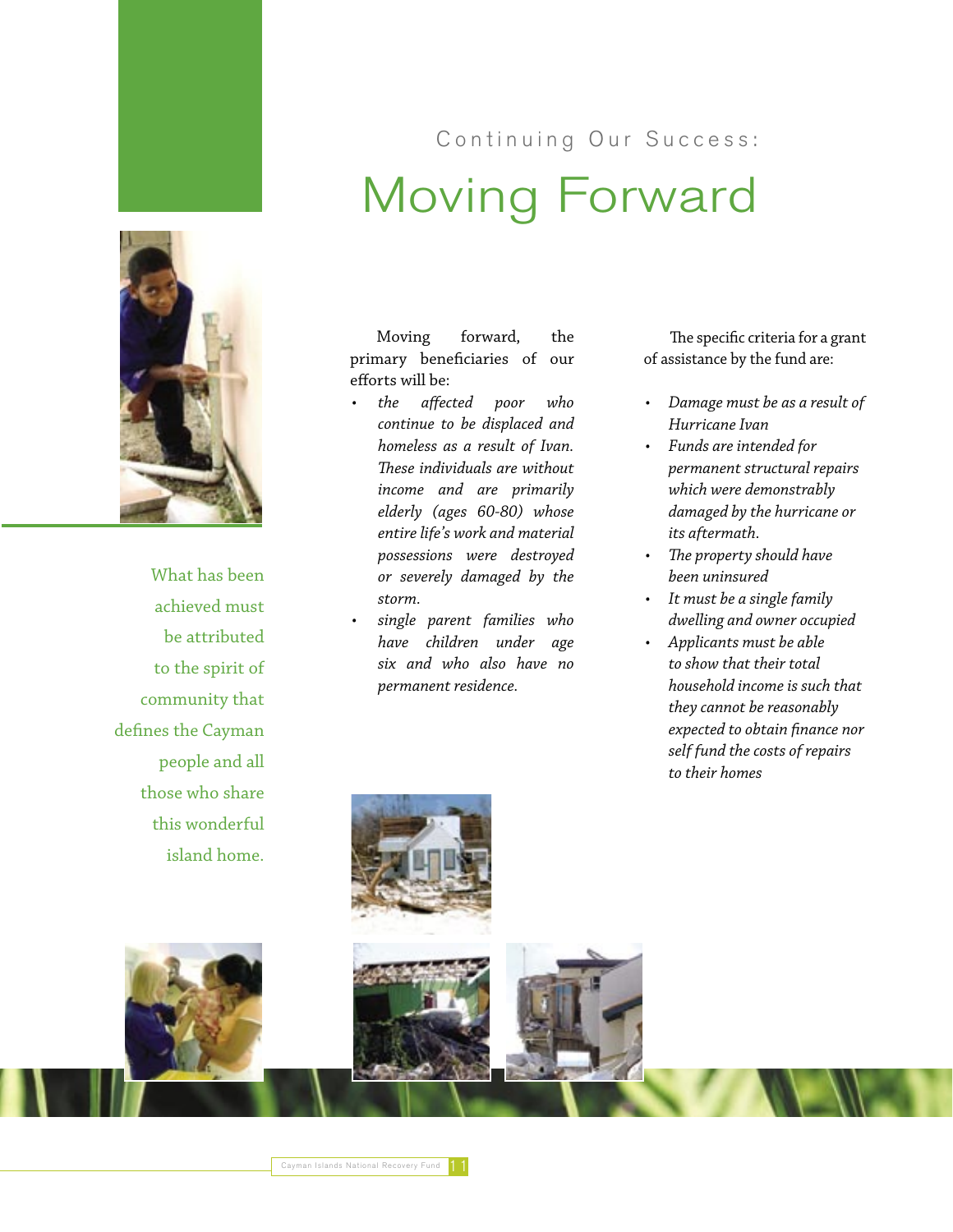Cayman Islands National

# Recovery Fund's Milestones

### September 2004

Cayman Islands National Recovery Fund established

### December 2004

With their houses repaired by the NRF, home owners returned to living in their own homes for the first time since Hurircane Ivan.



### March 2005

NRF's March for Giving Campaign across Grand Cayman to raise funds for recovery efforts



April 2005



Launch of the NRF website

June 2005

CINRF granted 501(c) (3) status by the United States tax administrators, thus making donations to the Fund by American citizens and corporations tax deductible.

 $\langle$ 

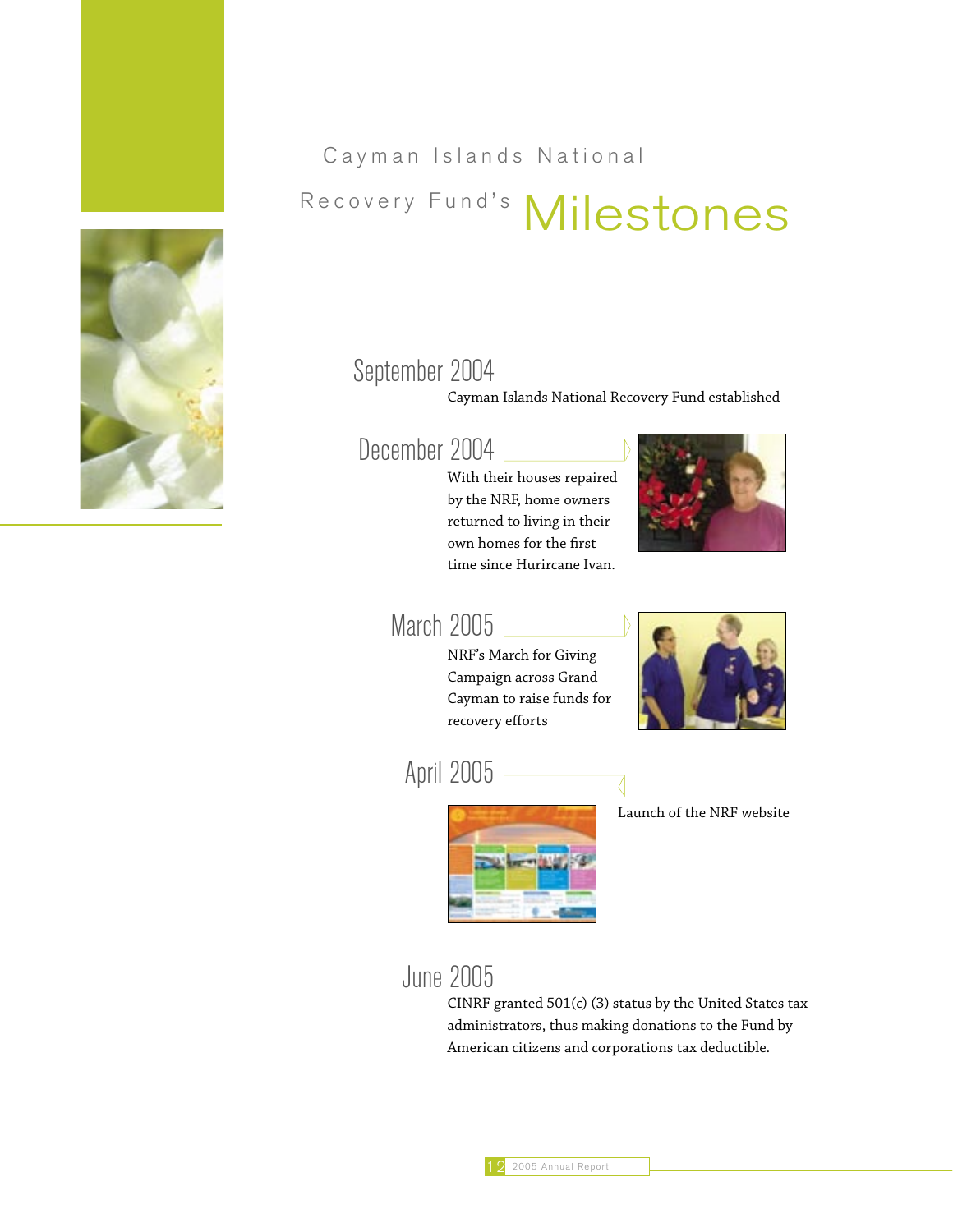## Milestones

c o n t i n u e d

### July 2005

Deloitte signs on as first corporate donor which pledged matching employer/employer funds over a 24-month period. Deloitte has committed US \$250,000 to the fund.



### August 2005

NRF signs on international fundraising company CCS to spearhead the organisation's fundraising efforts locally and internationally.

IAMCO operations and East End rebuilding turned over to NRF



### September 2005



On the anniversary of Hurricane Ivan, a National telethon, organised by Cayman 27/Weststar TV, raised \$1,971,246 for the Fund.

# Looking ahead ...



300 additional major rebuilding projects still needed.

*"A great deal still needs to be done and we have to continue active fundraising if we are to respond to the unmet needs of the disadvantaged members of our community."*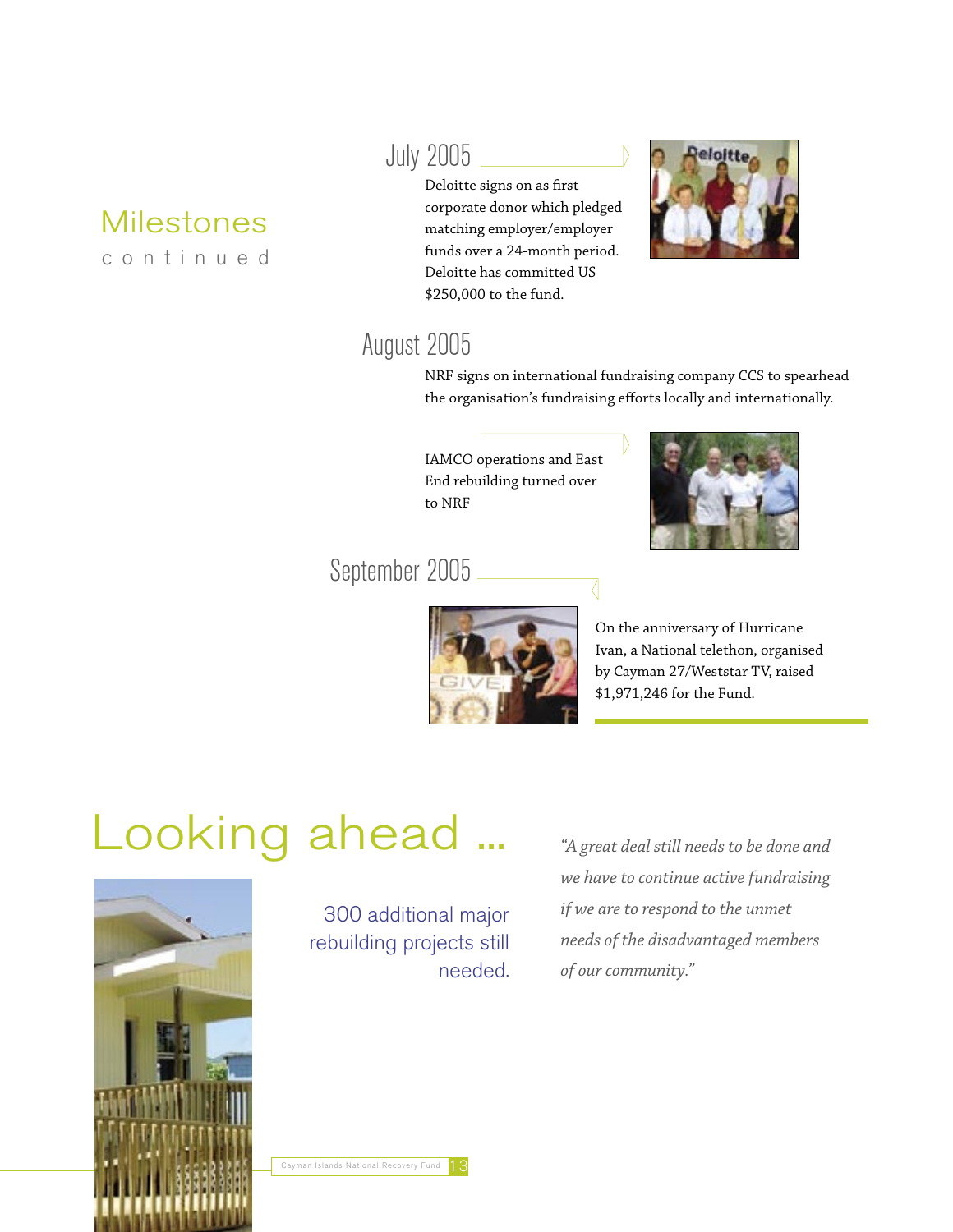







Admin

**College** 

64%

Expenses

Other Repairs

Fundraising

Professional Fees

Project Management Undistributed Funds Since its inception, the Fund has raised approximately US\$10 million in cash donations and has received in-kind support from a number of local businesses.

Donors and supporters have spanned the spectrum of government contribution, corporate companies, local investors, international supporters and personal contributions.

These donations have funded the housing repair, refurnishing and rebuilding programme that the Fund has undertaken.



2% 1% 1% 0%

■21%

■11%



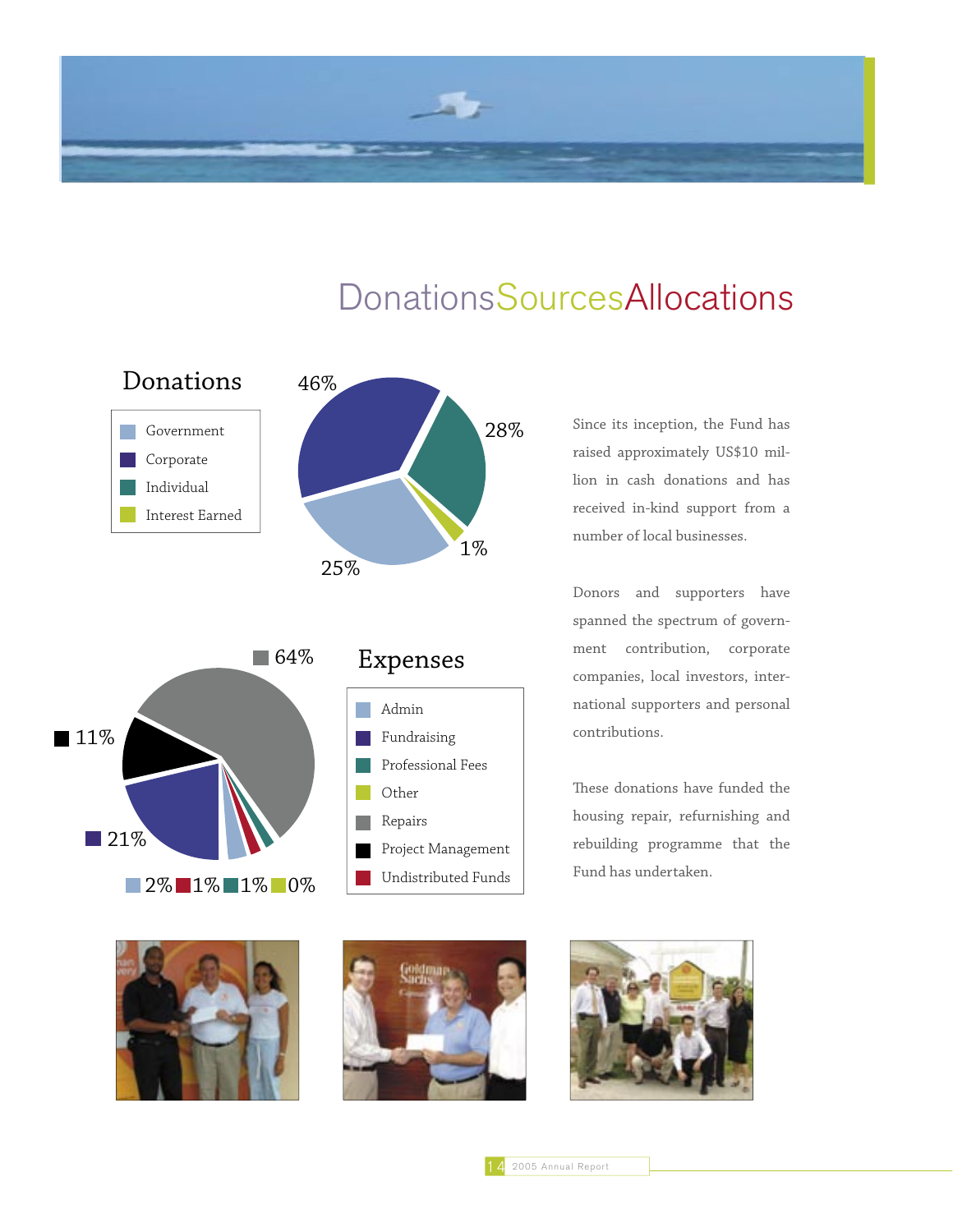

### Getting involved with the

### National Recovery Fund

Companies and individuals can assist the Fund in the following ways:

Corporate companies are invited to help the Fund by extending an opportunity for their employees to contribute to the Fund through our Standing Order Programme. The Fund is launching a national programme requesting corporations to match the contributions made by their employees via standing order from their monthly salary.









The Fund will make a presentation to employees, highlighting its efforts and requesting them to consider a contribution each month for the next 24 months, to the Fund. While any amount is appreciated, we are hopeful they will consider a gift of \$5 - \$250 per month for the next 24 months via standing order payroll deduction. Cayman National Bank has agreed to waive all fees associated with the Standing Order programme.

- *Make a personal contribution in the form of a one-time gift or a multi-year pledge.*
- *Remind your clients eligible for tax benefits in the United States, United Kingdom or Canada of the National Recovery Fund's tax exempt status and the importance of the Fund's efforts.*
- *Consider the Cayman Islands National Recovery Fund when drawing up wills or establishing Special Purpose Vehicles for your clients.*

### Of Note

- The National Recovery Fund has received tax-exempt status in the UK, US and Canada.
- The Fund operates with extremely low administrative expenses, which currently represent only 2% of our budget, leaving 98% of all contributions available to make a significant impact in the lives of low-income and elderly families within our local community.
- Your contributions will be leveraged when contributions under \$100,000 from local residents and all corporations reach an aggregate of \$3million raised, we will receive a further gift of \$1.5million from our anonymous donor.
- The Fund operates as a private, independent, non-governmental charitable trust that continues to identify and respond to those in gravest need.
- The Fund will work with you to maximise the publicity and exposure of your support and will work with you to get your employees involved!
- Regardless of the amount or the form of your support, your participation is greatly needed.

Cayman Islands National Recovery Fund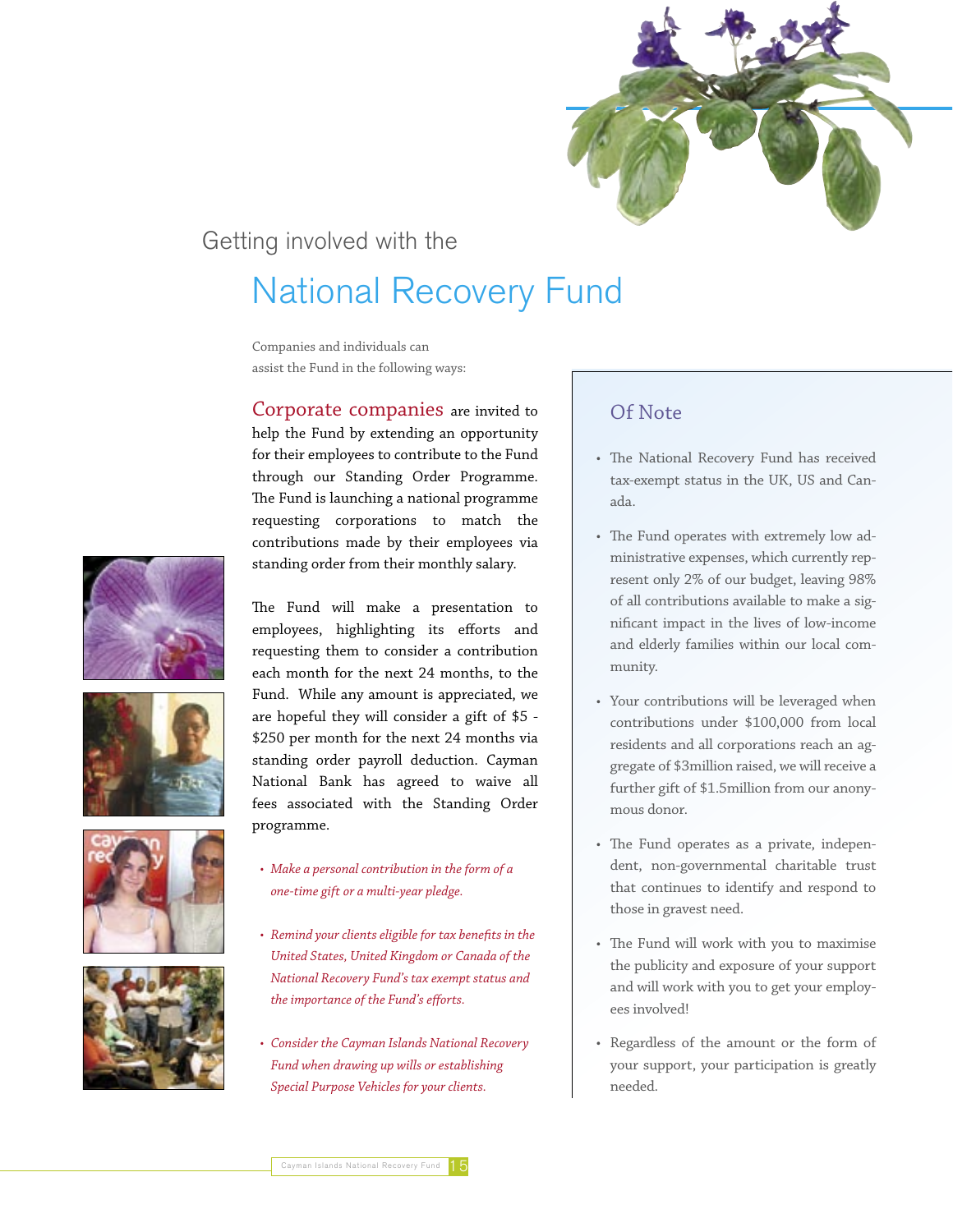

## Financial S U M M A R I Z E D

### S T A T E M E N T S

Prepared on a modified Cash Receipts and Disbursements Basis of Accounting as described in Note 2, for the period from September 23, 2004 To September 30, 2005

16 2005 Annual Report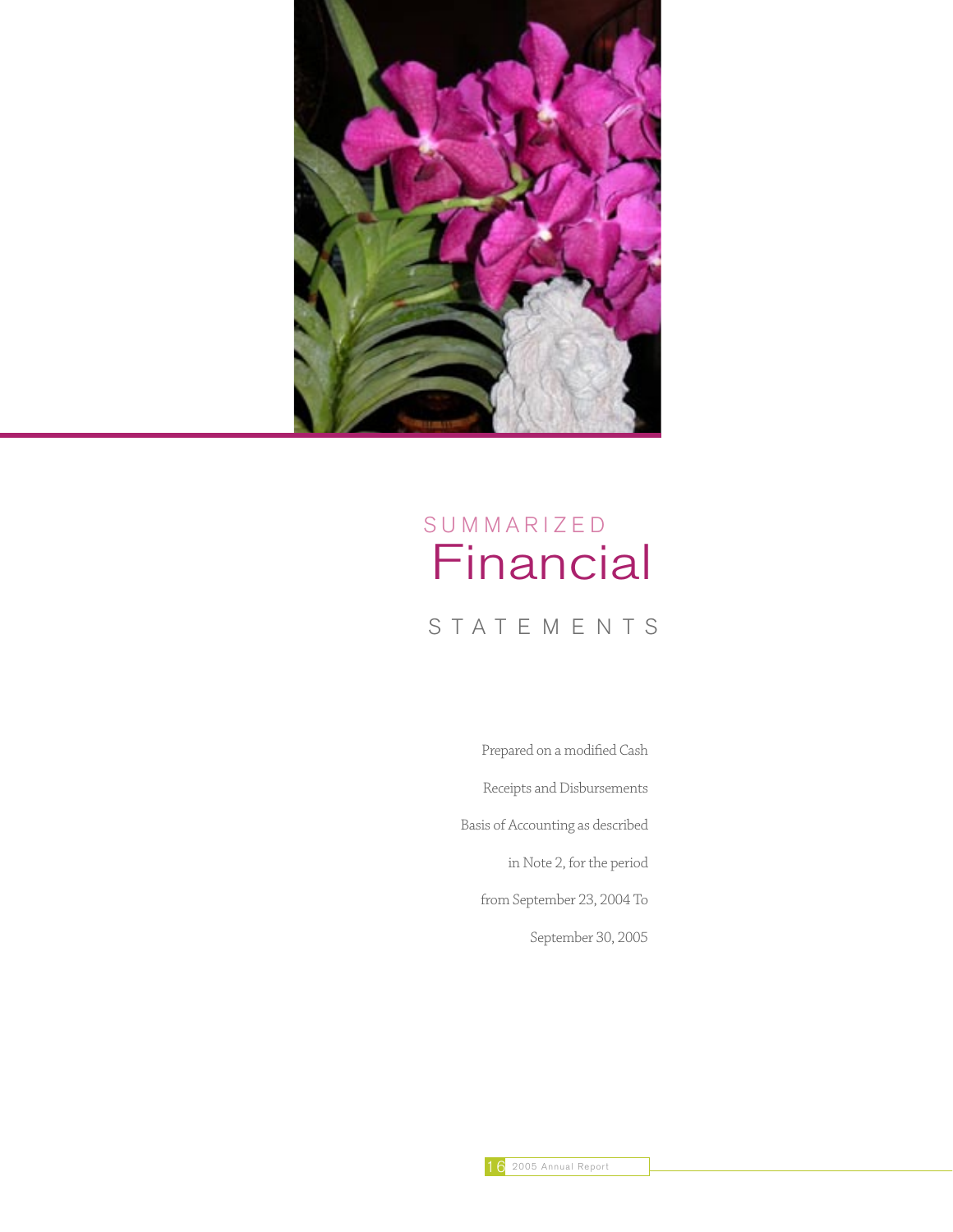THE CAYMAN ISLANDS NATIONAL RECOVERY FUND

### **UNRESTRICTED FUND BALANCES STATEMENT OF INCOME, EXPENDITURE AND DISTRIBUTIONS**

*(Expressed in Cayman Islands dollars)*

For the period from September 23, 2004 *(commencement of operations)* to September 30, 2005

| Income                                         |             |
|------------------------------------------------|-------------|
| Donations (Note 5)                             |             |
|                                                |             |
| Government                                     | \$1,500,000 |
| Corporate                                      | 2,701,230   |
| Individuals                                    | 1,683,945   |
|                                                | 5,885,175   |
| Interest received                              | 44,916      |
|                                                | 5,930,091   |
| Administration Expenses                        |             |
| Administration expenses and salaries (Note 10) | 268,794     |
| Fundraising and related expenses               | 79,490      |
| Professional fees                              | 47,750      |
| Other expenses                                 | 3,345       |
|                                                | 399,379     |
| Funds Available For Distribution               | 5,530,712   |
| Distributions                                  |             |
| Repairs and construction of properties         | 3,673,015   |
| Project management fees                        | 611,160     |
|                                                | 4,284,175   |
| Undistributed Funds                            | \$1,246,537 |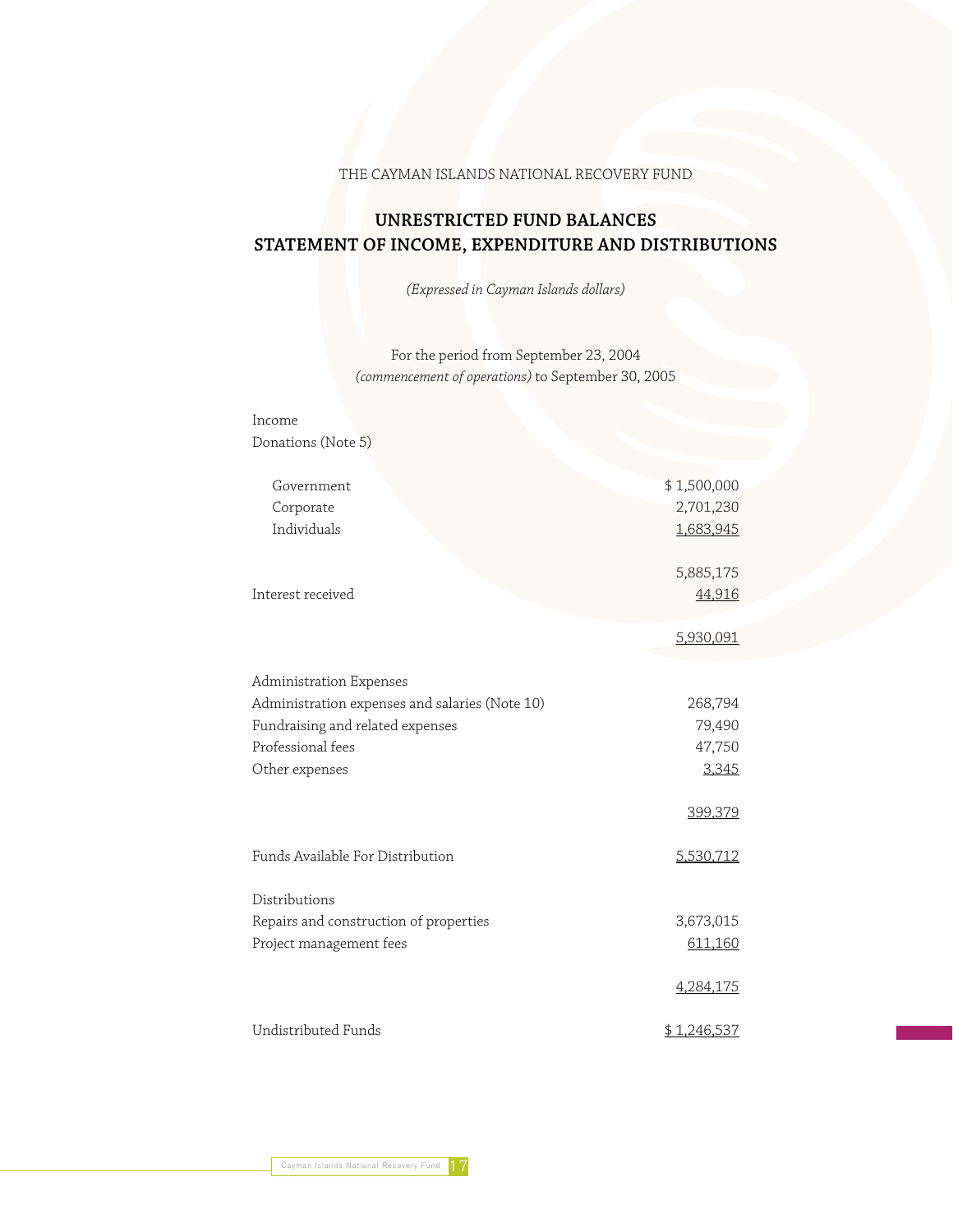THE CAYMAN ISLANDS NATIONAL RECOVERY FUND

### **RESTRICTED FUND BALANCES STATEMENT OF INCOME, EXPENDITURE AND DISTRIBUTIONS**

*(Expressed in Cayman Islands dollars)*

For the period from September 23, 2004 *(commencement of operations)* to September 30, 2005

| Income                                          |          |
|-------------------------------------------------|----------|
| Donations International (Note 6)                | \$60,000 |
|                                                 |          |
| Distributions                                   |          |
| Repairs and construction of properties (Note 6) | 60,000   |
|                                                 |          |

Undistributed Funds  $\frac{\$ - }{}$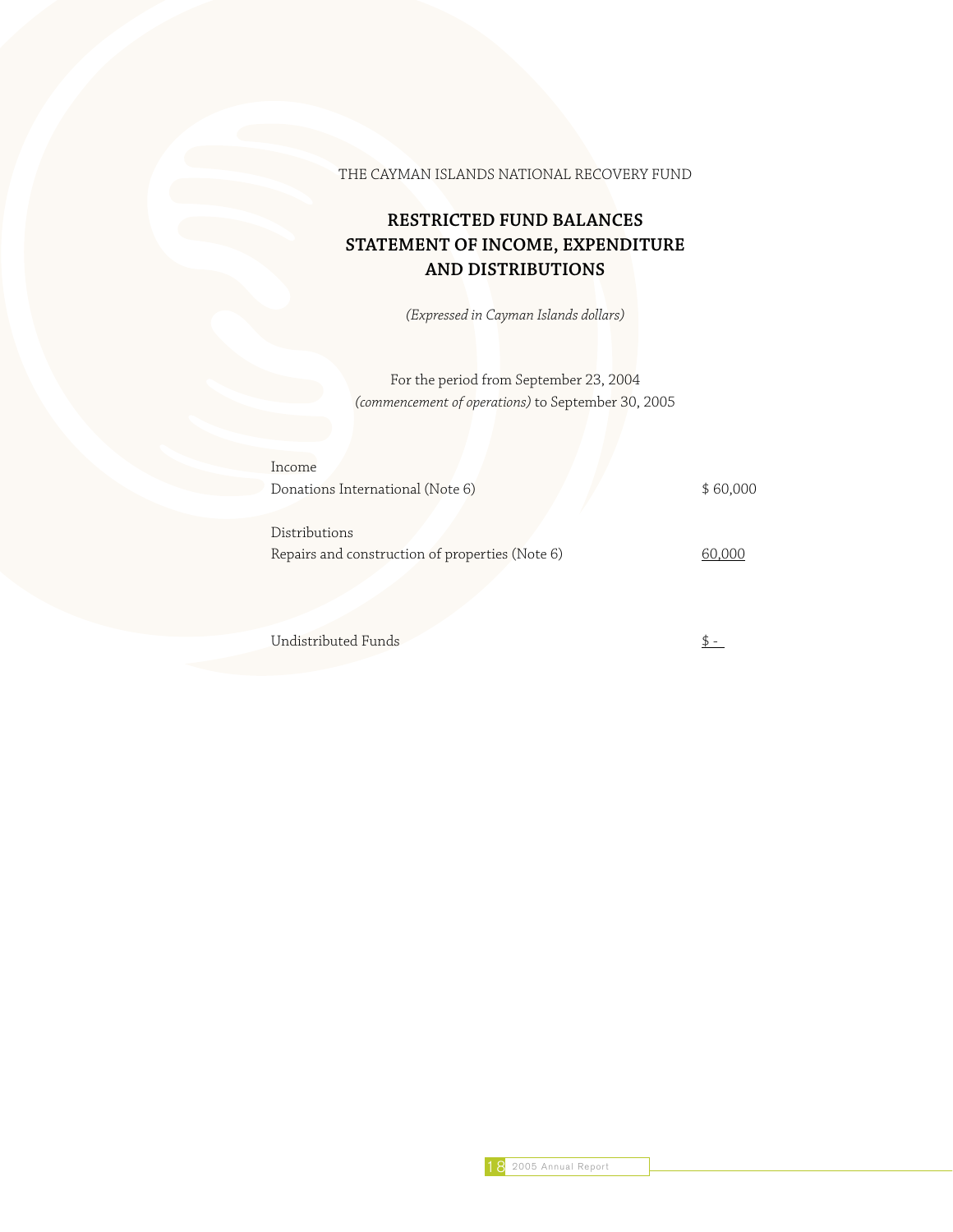### **1. Organisation and principal activity**

The Cayman Islands National Recovery Fund (the "Recovery Fund") was established as a Trust under the laws of the Cayman Islands by a Declaration of Trust (the "Declaration") dated September 23, 2004, between the Trust and the Original Trustees (the "Trustees"). The registered office of the Recovery Fund is PO Box 1350GT, Clifton House, George Town, Grand Cayman, Cayman Islands.

The Recovery Fund has established a wholly owned United States Company which was granted an United States IRS tax exemption under section 501(c)(3) of the Internal Revenue code, effective from December 2, 2004. All of the funds raised in this entity will be transferred to the Recovery Fund in their entirety with any incidental costs being absorbed by the Recovery Fund. As at September 30, 2005 there had been no activity in this entity.

On June 7, 2005, the Recovery Fund received tax exempt status in Canada for a period of 12 months, as per sub sections 110.1(1) and 118.1(1) of the Income Tax Act, Canada.

The Recovery Fund was established for the purpose of relieving those who were injured, bereaved, rendered homeless, destitute or otherwise adversely affected by Hurricane Ivan in the Cayman Islands on or after September 11, 2004 and who are in need and for other charitable purposes connected with or arising out of Hurricane Ivan.

#### **2. Principal accounting policies**

The financial statements have been prepared on a modified cash receipts and disbursement basis of accounting which is not a recognized basis of accounting. Principal accounting policies are as follows:

Cash and cash equivalents: Cash and cash equivalents consist of cash at bank and short-term deposits with original terms to maturity of less than three months as well as investment in money market funds which are available on daily notice.

Loans: Borrowings are recognised initially at the proceeds received. Borrowings are subsequently stated at proceeds received less amounts repaid.

Donations, expenditure and distributions: Donations, expenditures and distributions are recorded on a cash basis.

Donated goods and services: A number of unpaid volunteers have made significant contributions of their time and resources to manage and carry out the Recovery Fund's activities. The value of these contributions is not reflected in the financial statements since they are not susceptible to objective measurement or valuation. In addition, the Recovery Fund has received certain goods and services as donations. The value of these donated goods and services are disclosed in Note 8, at their estimated value at the date of receipt.

#### **3. Cash**

Cash at bank comprises of the following:

| Current accounts                | \$577,922   |
|---------------------------------|-------------|
| Investment in Money Market Fund | 2,017,518   |
|                                 | \$2,595,440 |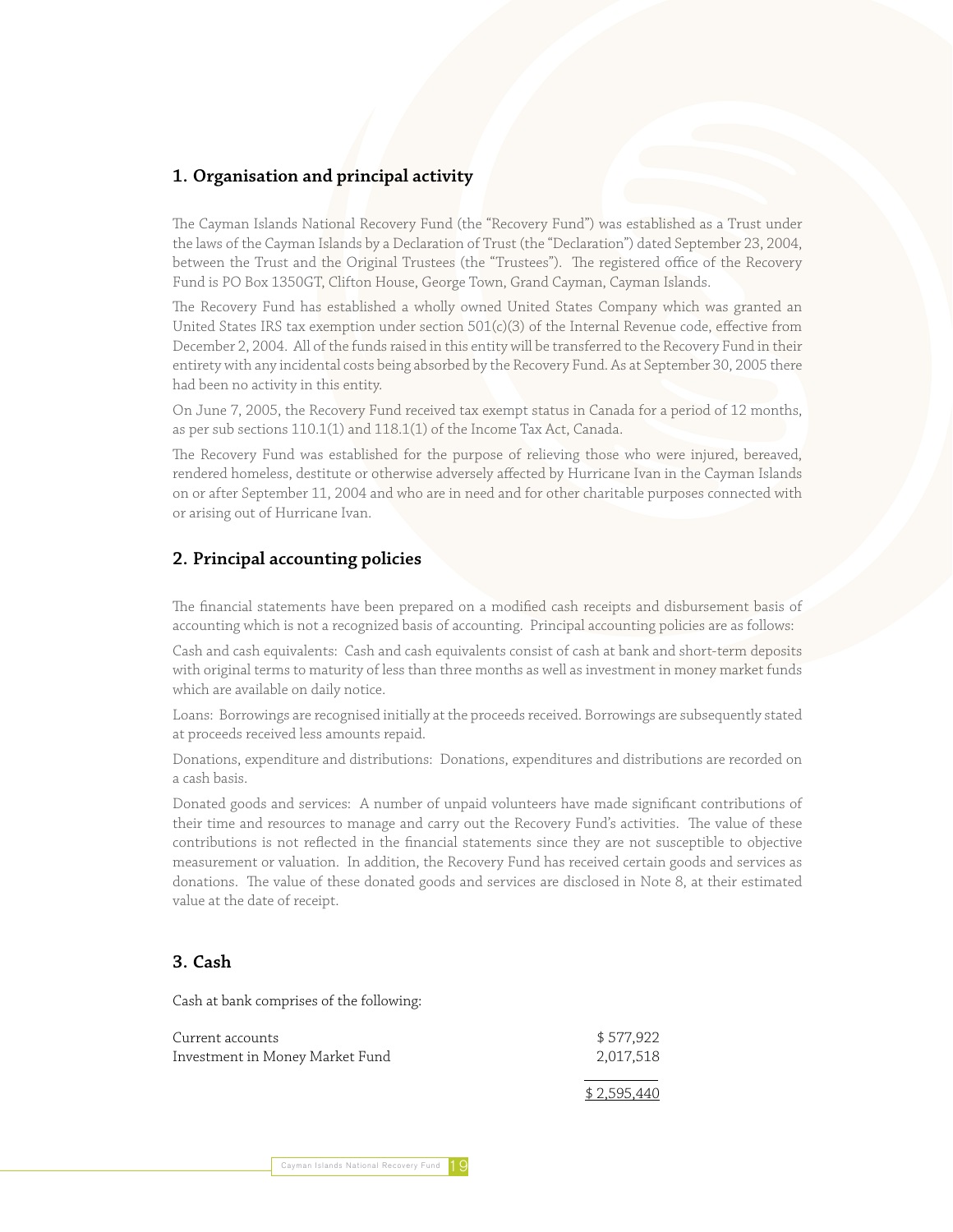### **4. Borrowings**

During the period ended September 30, 2005, the Recovery Fund entered into an agreement with a donor to the Recovery Fund. The donor lent to the Recovery Fund the sum of \$2,500,000 (US\$3,000,000), on an interest free basis for a period of eighteen months from the date of drawdown, February 25, 2005. Repayment of the loan is to take place on a monthly basis and will at a minimum be equivalent to the total donations received during each month from any source, subject to a minimum repayment amount of \$41,667 (US\$50,000) in any one month. If the amount of donations received from any source in any one month does not amount to \$41,667 (US\$50,000) then the total raised shall be carried forward to the next month for loan repayment recalculation purposes and added to the amounts raised from any source in that month, and if necessary subsequent months, until such time as the minimum amount has been accumulated. If the loan is fully repaid during the term period of eighteen months and a minimum of \$2,500,000 (US\$3,000,000) has been received by the Recovery Fund from "Approved Sources" (as defined in the loan agreement) within 24 calendar months from January 1, 2005, then the donor has agreed to make an ex-gratia payment of \$1,250,000 (US\$1,500,000) to the Recovery Fund. During the period ended September 30, 2005 an amount of \$1,151,918 (US\$1,382,302) had been repaid and the balance remaining to be repaid as at September 30, 2005 was \$1,348,082 (US\$1,617,698).

As of December 6, 2005 the loan was fully repaid. As of February 28, 2006 funding from Approved Sources in the amount of \$2,500,000 (US\$3,000,000) had been received and accordingly the ex-gratia payment of \$1,250,000 (US\$1,500,000) was paid to the Recovery Fund on March 3, 2006.

### **5. Donations**

Donations received during the period are further analysed as follows:

|                                  | % of Total Donations    |       |
|----------------------------------|-------------------------|-------|
| Government, Corporate and        |                         |       |
| Private donors                   | \$500,000 - \$1,000,000 | 42%   |
| Government, Bank contributions   | \$100,000 - \$499,999   | 20%   |
| Local/International individuals, |                         |       |
| Corporate donors                 | \$50,000 - \$99,999     | 37%   |
| Local individuals                | less than \$50,000      | $1\%$ |
|                                  |                         |       |

**100%**

### **6. Restricted Funds**

During the period ended September 30, 2005, the Recovery Fund received donations from a charitable organisation in the United Kingdom which amounted to \$60,000 (US\$75,000). The donation was made on the understanding that the funds would be used as follows:

| Ministry of Education                       | \$30,000 |
|---------------------------------------------|----------|
| Cayman Islands National Museum              | 10,000   |
| Cayman Islands National Gallery             | 10,000   |
| Cayman Islands National Cultural Foundation | 10,000   |
|                                             |          |
|                                             | \$60,000 |

As at September 30, 2005 the above funds had been paid in full by the Recovery Fund.

20 2005 Annual Report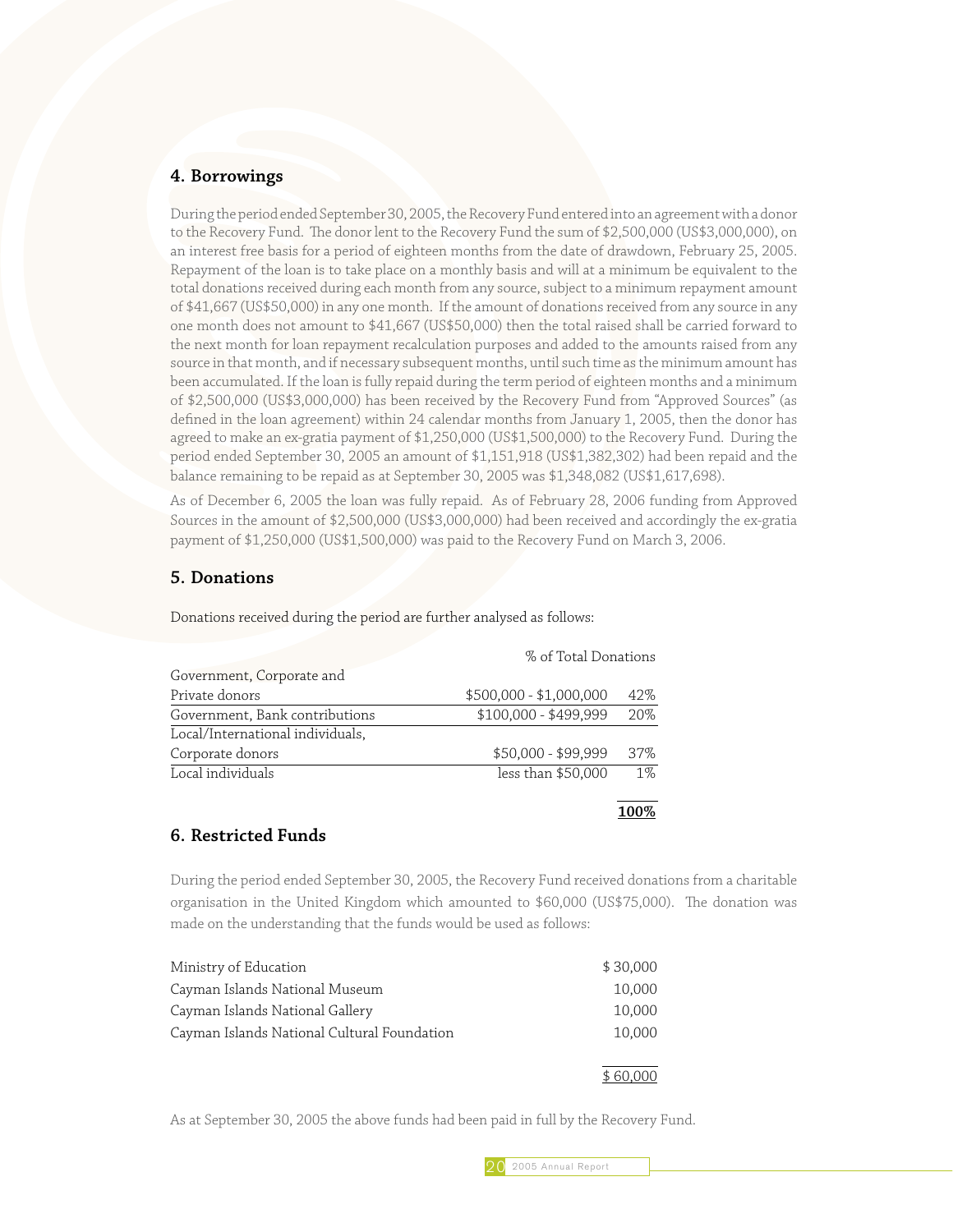### **7. Applications**

As at September 30, 2005, the Recovery fund had received 1,644 applications, of which a total of 357 applications have received assistance to date.

The Trustees have adopted a set of criteria for the allocation of funds raised by the Recovery Fund. The assessment criteria are as follows:

- Damage must be as a result of Hurricane Ivan
- Funds are intended for repairs to property which were demonstrably damaged by the hurricane or its aftermath
- The property should have been uninsured
- Grant funds will not normally be made available to:
	- those who are tenants in accommodation rented on commercial terms nor for landlords or those in strata accommocation
	- those who have or are awaiting insurance settlements including the uderinsured

Amongst those who met the criteria the following priorities are agreed:

#### Priority 1

elderly/infirm individuals who meet general criteria and are living in sub-standard or mostly destroyed homes and poor conditions as a result of the hurricane.

#### Priority 2

Homeless individuals who currently live with family members as a result of the hurricane and are in need to have their previous accommodations restored.

#### Priority 3

Families with young children who meet the general criteria and hare living in sub-standard mor mostly destroyed homes

#### Priority 4

Individuals and families who remain in substandard accommodation as a result of the hurricane

#### Priority 5

Those whose homes were damaged by the hurricane and fit in previous priority categories A1-A4 and need more minor repairs rather than major building works

1,736 applications have been received through to the date of approval of the financial statements. Of these applicatios, 1,086 were outside the criteria above or were duplicate applications withing te same family. Some 650 applicatios were prioritised for assistance and to date with available funds some 400 have been completed. Additional funds are being sought to address the remaining substantial repair gap.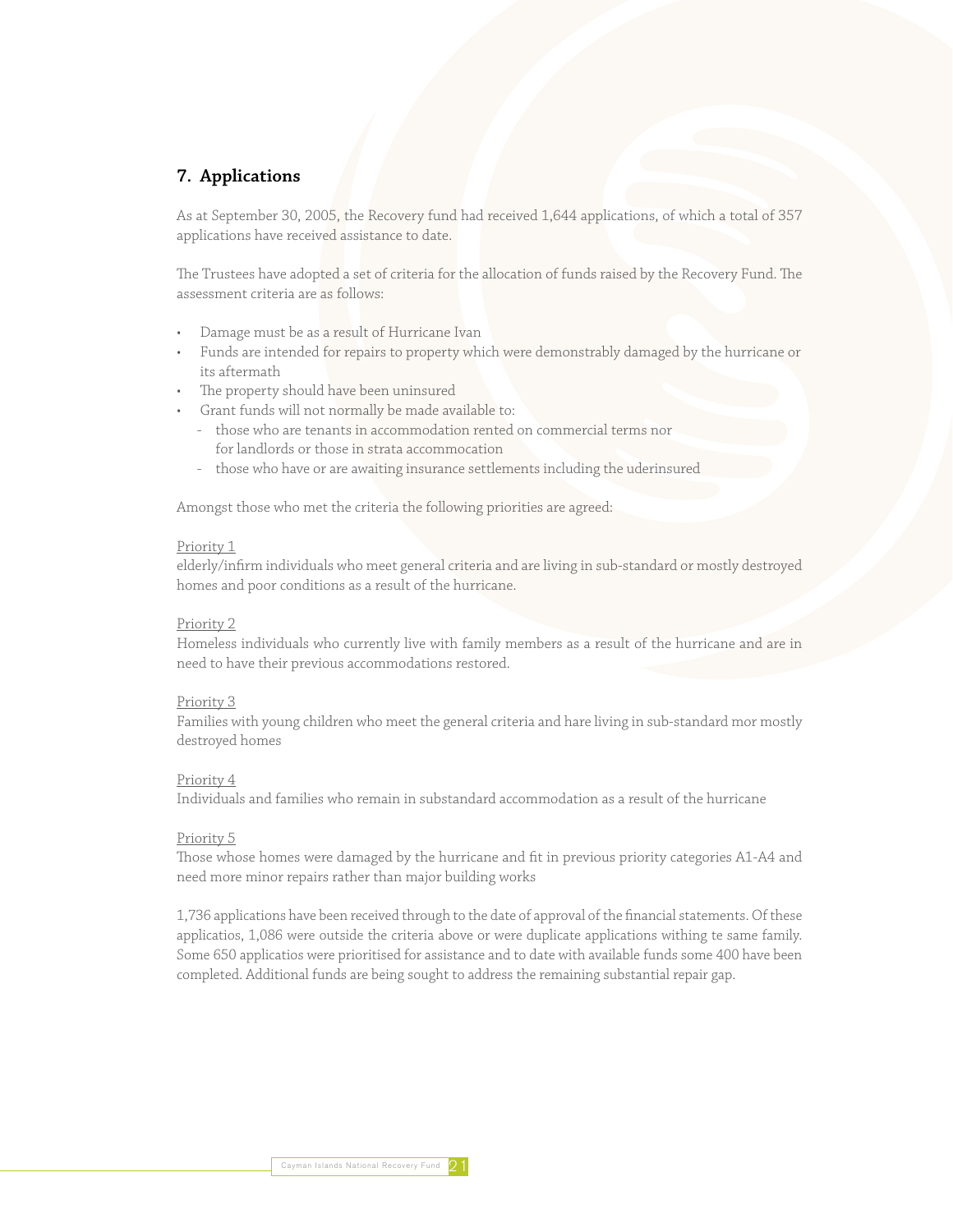#### **8. Donated goods and services**

A number of organisations and individuals have made significant donations in the form of goods and services. The estimated value at date of receipt was as follows:

| <b>Building Materials</b>              | \$116,000 |
|----------------------------------------|-----------|
| Rent (including electricity and water) | 36,000    |
| Motor vehicles                         | 6,000     |
| Furniture and equipment                | 1,000     |
| Volunteers                             | 125,000   |
|                                        |           |
|                                        | \$284,000 |

Such donated goods and services are not included within these financial statements.

#### **9. Funding and commitments**

During the period ended September 30, 2005, the Recovery Fund entered into a donation agreement with a donor to the Recovery Fund. The donor agreed to donate an amount of \$208,333 (US\$250,000) to be paid on a monthly basis commencing on July 1, 2005 and thereafter on the first day of each month for the next twenty-four months, with the final payment being made on July 1, 2007. During the period ended September 30, 2005 an amount of \$25,000 (US\$30,000) had been paid and the balance remaining to be paid as at September 30, 2005 was \$183,333 (US\$220,000), which is not included in the current donations.

A number of other organisations and individuals have committed to contributing further donations to the Recovery Fund beyond the period ended September 30, 2005, however receipt and monetary value of such donations can not be guaranteed or estimated to any degree of certainty at the balance sheet date.

The Trustees have in place a policy to ensure that the Recovery Fund retains sufficient assets to meet approximately six months of administration expenses. However subject to this it is the Trustees intention to ensure that all available resources are distributed at the earliest opportunity and not to create reserves.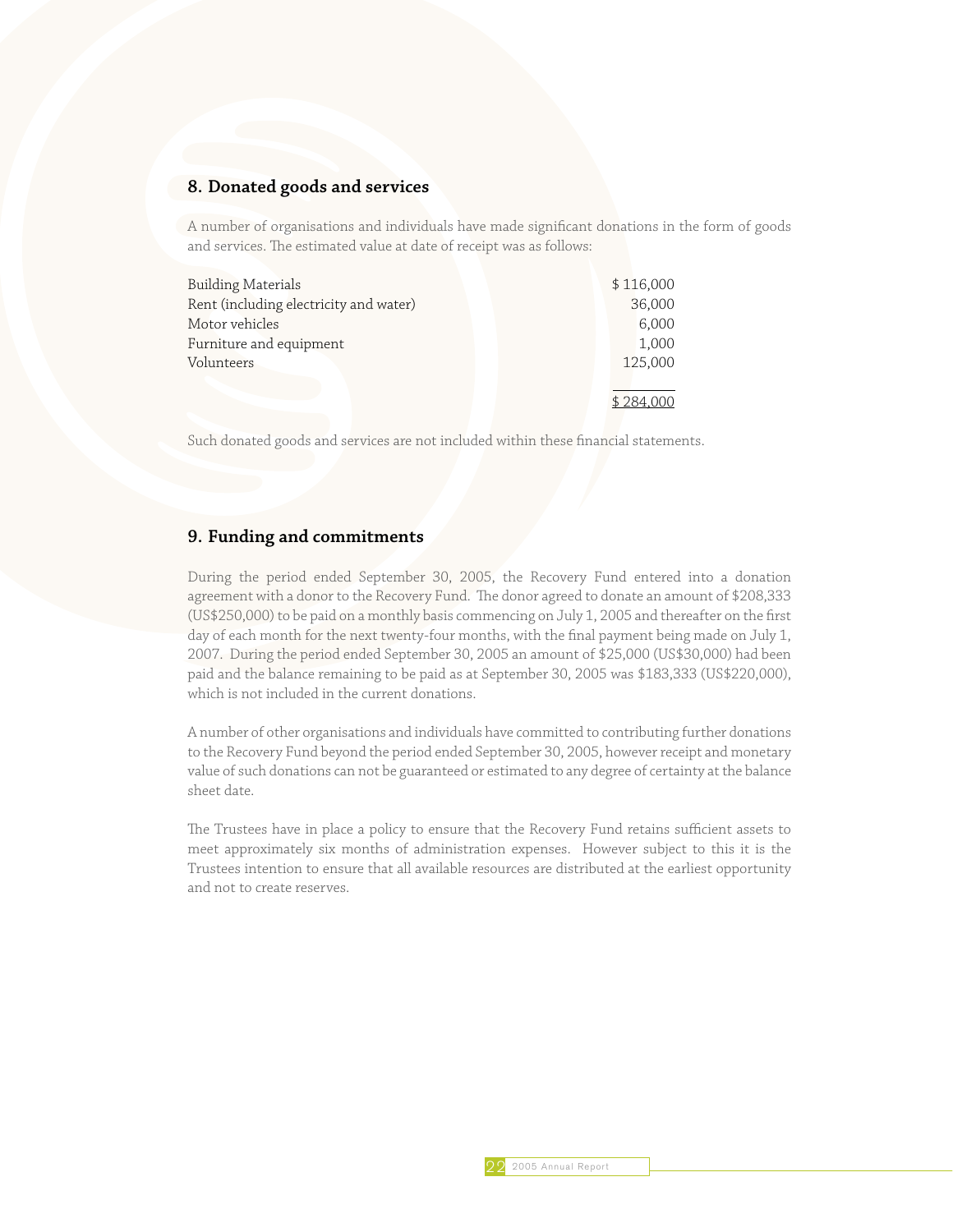#### **10. Salaries and pension costs**

The Recovery Fund had up to 8 full-time employees including the Executive Director of the Recovery Fund and 1 contract employee during the period ended September 30, 2005. The salaries of all employees excluding the Executive Director of the Recovery Fund were paid exclusively by the Recovery Fund. During the period ended September 30, 2005 a donor to the Recovery Fund agreed to pay the salary of the Executive Director. The salary of the Executive Director of the Recovery Fund is paid initially by the Recovery Fund, and subsequently the donor to the Recovery Fund contributes a donation to the Recovery Fund in the amount of the salary paid. The amount paid and received in respect of the Executive Director's salary is included in donations, and administration expenses and salaries respectively in the statement of revenue and expenditure.

The employees of the Recovery Fund are entitled to Medical Benefits and Pension in accordance with the National Health Insurance Law and the Pension Law (2003 Revision). Pension contributions are being matched by the Recovery Fund to a maximum of 5% of the employee's basic salary. The pension expense for the period ended September 30, 2005 was \$11,147 and is included in administration expenses and salaries in the statement of revenue and expenditure.

In compliance with the terms of The Health Insurance Law, 1997, the Recovery Fund is required to effect a standard health insurance contract for its employees. The Recovery Fund's health insurance expense for the period ended September 30, 2005 was \$17,643 and is included in administration expenses and salaries in the statement of revenue and expenditure.

In January 2006, following the expiration of the Recovery Fund's contract with Community Counselling Service Co., LLC (CCS), the Recovery Fund appointed a Director of Marketing and Development.